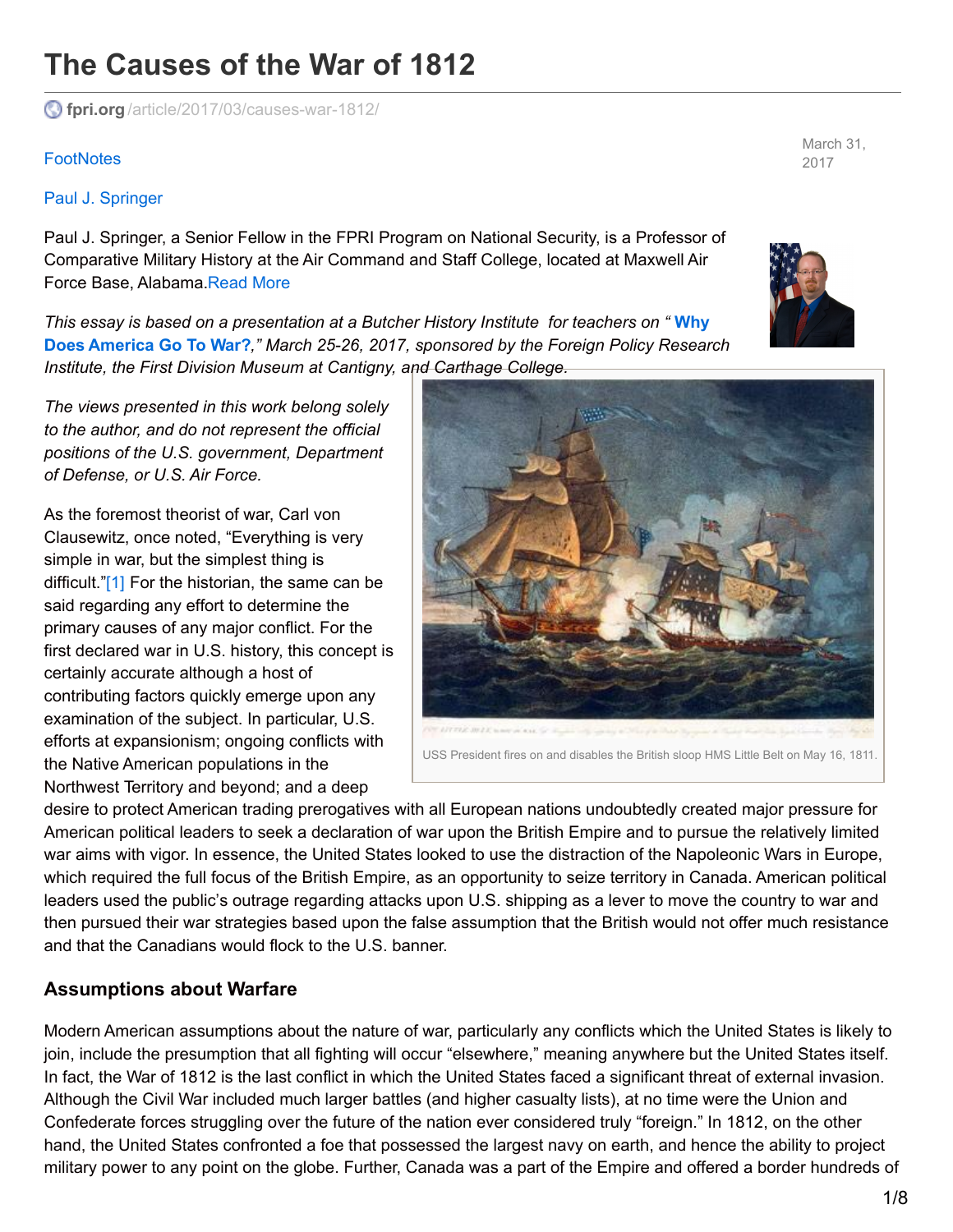miles long which included dozens of potential invasion routes. Thus, a reliance upon geographic protection (some

might say isolationism) which assisted in the defense of the United States against most foreign aggression provided far less protection against a British enemy.

American political leaders largely assumed that any conflict would potentially result in the annexation of Canada, almost certainly with the willing acquiescence, and possibly active assistance, of the Canadian citizenry. They tended to project American revolutionary feelings of mistreatment and discontent, which had contributed to the American independence movement, upon their Canadian neighbors. In reality, the Canadians were relatively happy with the Empire and their place within it and had shown little or no interest in throwing off the yoke of British control. Rather, most Canadians recognized the enormous benefits of retaining their position within the Empire and assumed that their imperial overlords largely served to save them from a far less pleasant domination by the Americans to the south. Thus, the presumption that Canadians would rally to the American flag and abandon their British ties at the first opportunity proved completely false, and if anything, the Canadians fought all the harder in support of the Empire to prevent becoming an American vassal.



# **The American Context**

In the period between the Treaty of Paris (1783) and the War of 1812, the United States experienced a massive population boom. The ready availability of additional unclaimed territory to the west, coupled with a drive to expand the effective borders of the nation, led to a major push into undeveloped regions. In particular, the Northwest Territory, comprising modern Ohio, Michigan, Wisconsin, Illinois, and Indiana, beckoned with rich farmland across its vast expanse, although the local inhabitants certainly did not welcome the idea. Although the British agreed to evacuate all forces from the region according to the newly-drawn borders of 1783, more than a decade later, the British continued to garrison fortifications along the Great Lakes region and showed no signs of withdrawal. This was in part to press demands to fulfill pre-revolutionary debts to British merchants, and in part to serve as a buffer between the United States and Canada. It also allowed the British to maintain contact with Native American allies who had assisted them during the Revolutionary War, and who they preferred not to abandon when they left the region. Americans saw the failure to withdraw as a failure to acknowledge U.S. sovereignty and actually used the garrisons as an excuse not to pay the debts in dispute.<sup>[\[2\]](#page-6-1)</sup>

<span id="page-1-0"></span>Native American tribes living on the periphery of lands occupied by European-descended citizens saw little reason to withdraw from the regions in question. To do so would almost certainly provoke a conflict with other native groups further west and would require them to abandon their ancestral homelands to an uncertain future. Yet, the U.S. appetite for new lands and settlements was rapacious, and there was little the natives could do to resist, through either military or legal means. On a number of occasions in the 1790s and early 1800s, the budding conflict came to blows—and in most cases, while the Native Americans inflicted more casualties than they suffered, they were still forced to withdraw due to the overwhelming numbers of whites moving into the area.

# **The British Context**

In Europe, the continent roiled from the effects of the French Revolution, which commenced in 1789. Not only was the Bourbon monarchy overthrown (and later executed), the entire social order was upended in the pursuit of "Fraternity, Equality, and Liberty." Although the French had provided enormous assistance to the United States in its struggle for independence, in the decade after the Treaty of Paris, the United States developed (or reestablished)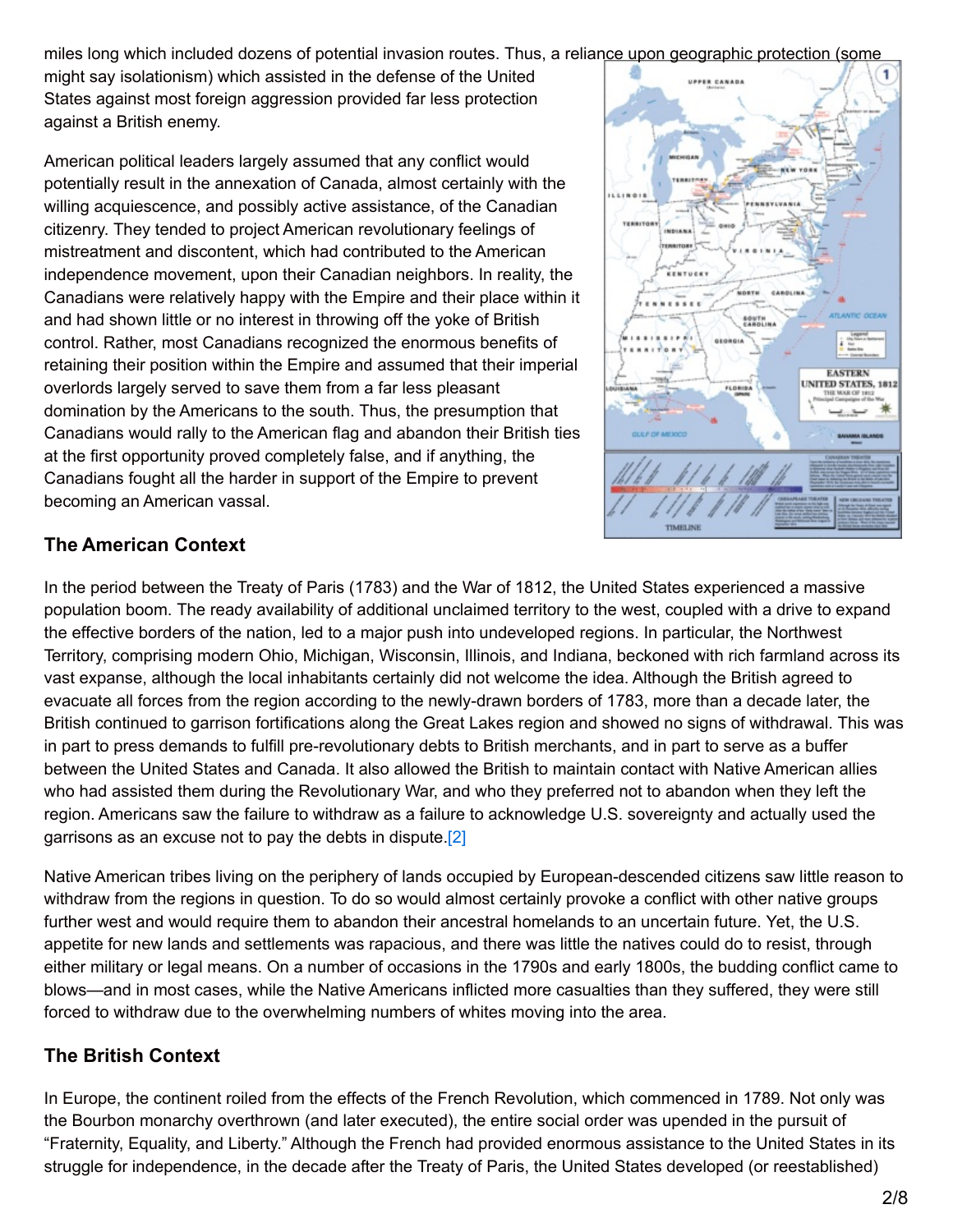major economic and social ties to England—and began to move away from the French orbit. When the French objected, and in fact, began to engage in economic warfare at sea against American shipping in the West Indies, the United States quickly realized that it had little capability to project power or even defend its ships against foreign provocations. Diplomatic efforts to address the situation were rebuffed due to an American unwillingness to pay a bribe to the French Foreign Minister. As a result, the United States commenced mobilization efforts, building up not only its army on land, but also unleashing hundreds of privateers at sea to target French shipping. Although the naval struggle did not rise to the level of a declared war, it did result in a major increase in the cost of merchant shipping in the region, and only the ascension of Napoleon Bonaparte brought the conflict to an end.

Napoleon's wars of conquest in Europe came with an enormous cost, and to finance his army, he turned toward unconventional funding sources, such as selling French overseas possessions that he could not hope to defend against the British, or to rule effectively without any sea communications. In particular, when American negotiators approached the French in an attempt to purchase New Orleans for \$10 million, Napoleon countered with an offer to sell the entire Louisiana Territory for only \$5 million more. Such a deal, while possibly unconstitutional, simply could not be passed up—and when the purchase was concluded, it brought an enormous amount of unexplored territory to the United States. In return, Napoleon received a massive cash infusion that facilitated his campaigns of 1805 against Austria, Prussia, and Russia, all in exchange for territory well beyond his control[.\[3\]](#page-6-2)

For almost two decades, the British resisted the expansion of France and its ideological precepts. From a military standpoint, this resistance included a major blockade of European ports under French domination. Napoleon retaliated by announcing the Continental System, a plan to essentially conduct a land-based blockade of Britain by prohibiting trade with the British Isles. To enforce this system, French privateers and armed merchants began to seize ships headed to Britain with anything that might constitute contraband. The British retaliated by intercepting merchant ships heading to ports participating in the Continental System. The United States, which was neutral in the conflict but hoped to trade with both sides, found itself caught in the middle of the conflict, and in the period 1806- 1807, more than 900 American merchant ships were seized by British and French vessels. Some were returned to American control, but many were held as prizes, with their crews subject to imprisonment or impressment into service.<sup>[4]</sup>

<span id="page-2-1"></span>In 1805, a British fleet under Admiral Horatio Nelson destroyed the combined Franco-Spanish Fleet at the Battle of Trafalgar. Two years later, fearing that Denmark was about to ally with France, the British Royal Navy sailed into Copenhagen and attacked the Danish fleet at anchor, destroying or capturing virtually all of its ships. This attack demonstrated a British fear, possibly unfounded, that the French would launch an invasion of Britain at the first opportunity, if they could only contrive a means to bypass, distract, or destroy the Royal Navy. This unwillingness to tolerate even a remote threat might have translated to British relations with the United States, if the Americans had maintained anything even remotely respectable within the U.S.

<span id="page-2-0"></span>

Navy. However, the Republican administration of Thomas Jefferson, in a major cost-cutting move, had eliminated virtually all warship construction, preferring instead to focus upon building and deploying an enormous fleet of tiny gunboats. These small ships, which required almost constant maintenance to remain afloat, were stationed near American ports and harbors to work in concert with land fortifications. Naval planners assumed they could swarm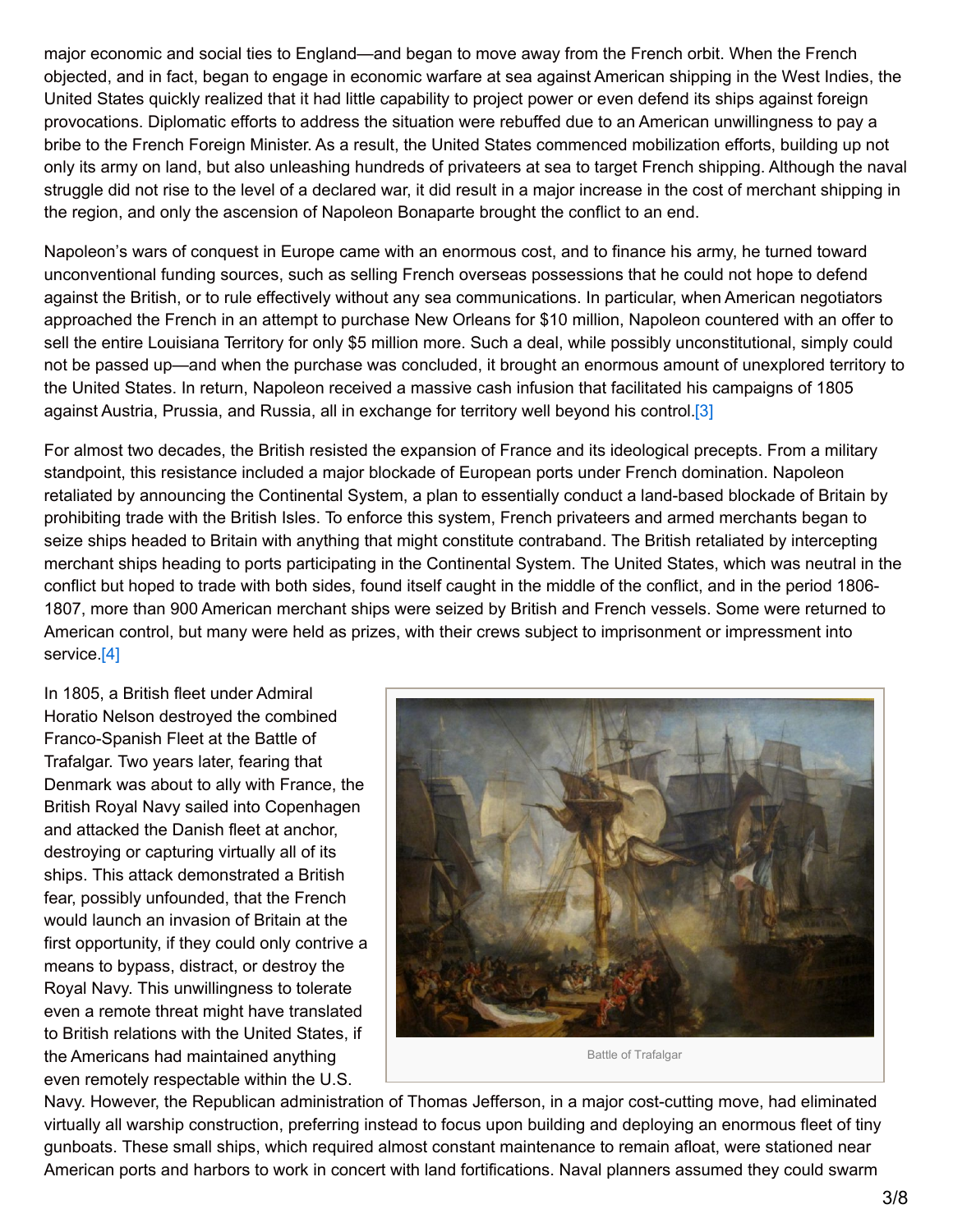attacking enemy vessels from multiple directions, darting in to fire their single cannons and remaining safe from enemy action by adopting awkward angles or remaining in very shallow waters. The concept was horribly flawed, and later assessments have demonstrated that not only would it have failed to deter even a third-rate naval enemy, it was also more costly to build and maintain than a small fleet of capital warships.

# **The Impressment Controversy**

One of the key provocations of British behavior prior to the War of 1812 was the continual habit of impressing sailors to serve in the Royal Navy. Facing a war of national survival, the Admiralty hardly cared about the sensitivities of its own citizens, much less the complaints of American sailors who might be swept into the ranks. According to English Common Law, even citizens who had emigrated to other nations had no right to forego their British citizenship, and hence their susceptibility for being impressed in times of war. Of course, service on a Royal Navy vessel came with strict discipline, poor food, and the inherent dangers of fighting in a naval conflict. American merchant vessels, on the other hand, offered the benefits of life at sea without the dangers of being attacked, with a higher pay rate for sailors, less discipline, and generally more comfortable conditions on board. Not surprisingly, tens of thousands of British sailors chose to serve on American vessels whenever presented the opportunity. Donald Hickey places the number at 30 percent of the American merchant shipping personnel; other authors have offered even higher numbers. When the British learned of possible desertions from the Royal Navy serving on American ships, they attempted to recover personnel, if only to punish them for desertion as a warning against other potential deserters. However, proving the identity of a deserter was always a difficult proposition, especially when the United States began issuing citizenship papers with a rudimentary description that could easily be applied to British sailors.

In June 1807, British officers aboard the *HMS Leopard* were told that there were several deserters of Irish heritage who had taken service aboard the *USS Chesapeake.* The *Leopard* waited several miles off the American coast, and hailed the *Chesapeake* with a request to exchange dispatches. One of the British officers accompanied the dispatch boat and spoke with several sailors. Upon his return to the *Leopard,* he reported that he had overheard several sailors with Irish accents, and the captain of the *Leopard*, Salisbury Humphreys, demanded the right to board and search the *Chesapeake*. Captain James Barron refused the demand, citing that a warship was sovereign territory and not subject to search and seizure by the ships of a different nation. Feeling provoked, Humphreys ordered his ship to open fire, and the *Leopard* launched three broadsides at point blank range. Three



American sailors were killed with sixteen more wounded, and the damage was so great that the U.S. vessel did not manage to fire a single shot in its own defense before striking its colors. The British boarded, seized four sailors, and departed, perfectly satisfied with the events of the day [5]

<span id="page-3-0"></span>The U.S. Navy obtained a measure of revenge four years later, when the *USS President*, cruising along the coast to deter the seizure of American vessels, encountered the *HMS Little Belt.* Although the question of who fired first remains unresolved, the 54-gun *President* made short work of the 20-gun *Little Belt*, killing 9 sailors in the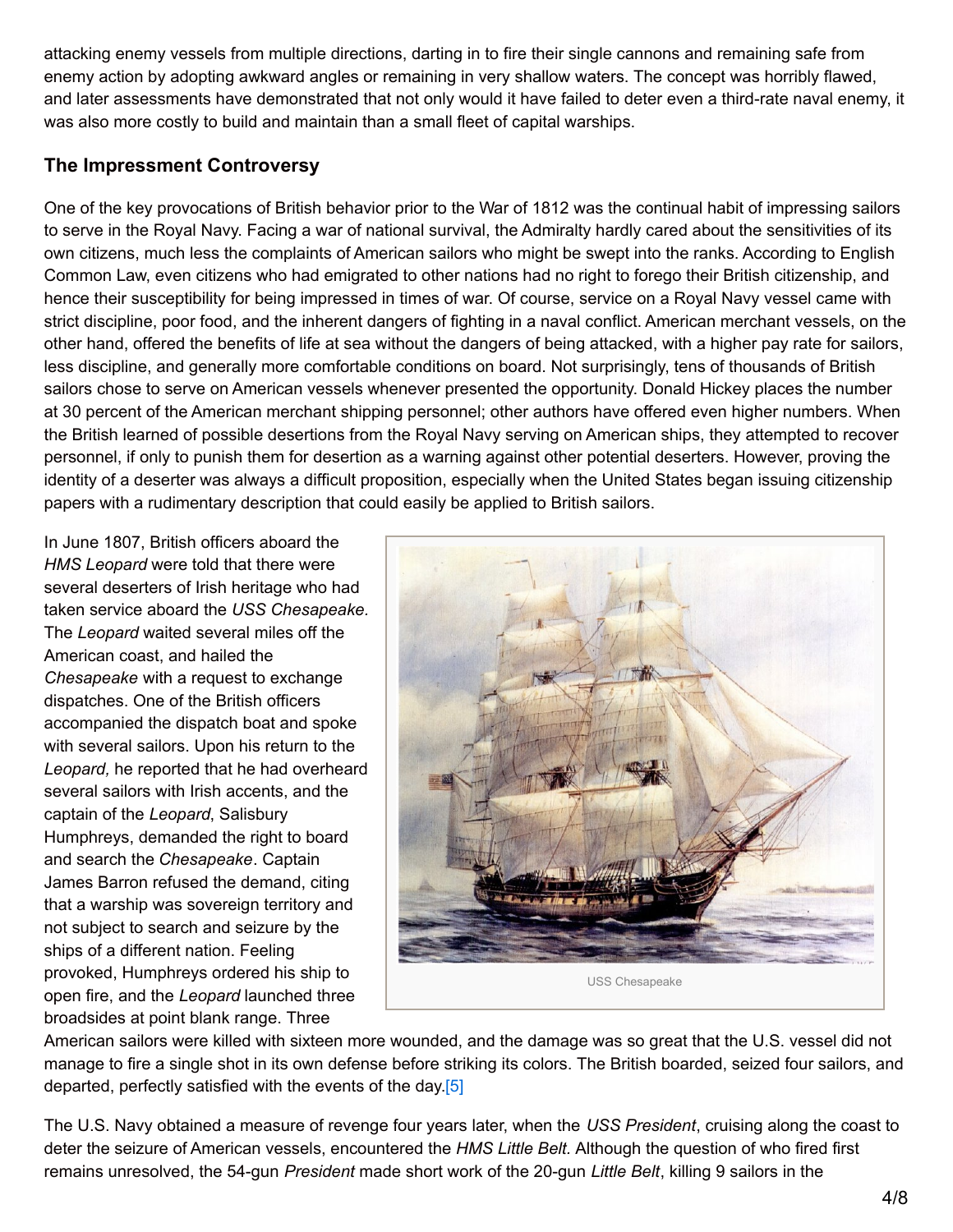<span id="page-4-0"></span>process.[\[6\]](#page-6-5) In Britain, it was portrayed as an unmitigated act of aggression, while in the United States, it was largely reported as a perfectly justifiable bit of retaliation, four years removed.

# **Economic Warfare and Embargo**

President Thomas Jefferson, fearing the escalation of naval seizures to full-scale warfare, endeavored to embargo the import and export of goods to both the British and the French on the assumption that such an embargo was the only means to protect American ships. While this policy did all but eliminate the capture of American vessels by European navies and privateers, it had a terrible effect upon the U.S. economy with almost no effect in the targeted European states. When the embargo was declared, it was immediately unpopular with American merchants, particularly in the northeast, who considered it an unfair restriction of U.S. trade. Later legislation eventually reopened trade, with the proviso that it would be cancelled once more with either Britain or France, if either of them suspended their own restrictions upon shipping, American vessels would restrict themselves to that belligerent. While the embargo might have been a principled stand against European aggression, it was a ruinous endeavor for American trade. It had a certain galvanizing effect upon American industrial development, as it forced the United States to build its own production capacity rather than relying upon imports, but it also triggered a major economic crisis that left the U.S. government deeply in debt prior to the commencement of the war[.\[7\]](#page-6-6)

#### <span id="page-4-1"></span>**Conflict with Native Americans**

The British felt a certain paternalism toward many Native American tribes, particularly those along the northwestern frontier. Many of those tribes had allied themselves with the British during the Revolutionary War, and when the British withdrew from the region, they left those tribes to face retaliatory actions from the young U.S. government. Many in the United States believed that the British were actively encouraging tribes to launch attacks upon American citizens, although there is little to suggest that the British pushed the issue quite so far. However, the British were certainly providing supplies to the tribes, including gunpowder and firearms, which allowed the Native American groups to more effectively resist American incursions. The British also used diplomatic pressure to attempt to constrain American relations with the tribes, with little success. American negotiators used every tactic possible to convince or coerce tribes to sign away their land claims and remove themselves. In the Northwest Territory, the Treaty of Fort Wayne ceded lands from the Shawnee to the U.S. government. One young Shawnee leader, Tecumseh, sought to reverse the situation by demanding a repudiation of the treaty by William Henry Harrison, the territorial governor. When Harrison refused, Tecumseh began building a coalition to resist further American incursions.

<span id="page-4-2"></span>Tecumseh believed that all of the Native American tribes would have to band together if they hoped to halt American expansionism. He sent emissaries to tribes throughout the young nation and began to rally forces to his banner. His brother, Tenskwatawa, who had developed significant repute as a prophet, served as the spiritual leader of the movement, while Tecumseh was its military commander. In late 1811, Tecumseh went on a recruiting trip to the American southeast, hoping to rally members of the Five Civilized Tribes to his banner. Most refused, although the Red Stick Creeks chose to join the growing Shawnee Confederation.<sup>[8]</sup> While Tecumseh was gone from the region, Harrison chose to deliberately provoke a fight by moving an armed band into the heart of Shawnee territory, marching toward Prophetstown on the confluence of the Tippecanoe and Wabash Rivers. On November 7, 1811, Harrison's forces clashed with warriors from several tribes, and despite losing twice as many troops as the enemy, managed to push their way into the town, which they soon burned[.\[9\]](#page-6-8) Although he had paid a heavy tactical price, it proved to be a strategic victory, as it demonstrated that the Shawnee Confederacy could not protect its de facto capital and hence might not hold spiritual favor. Tecumseh and his followers retreated in the face of Harrison's advance, moving across the Canadian border and seeking sanctuary behind British fortifications. When the British prevented Harrison's troops from following, it was seen as further evidence that the British actively supported Native American forces engaged in conflict against American citizens.

# <span id="page-4-3"></span>**The War Hawks in Congress**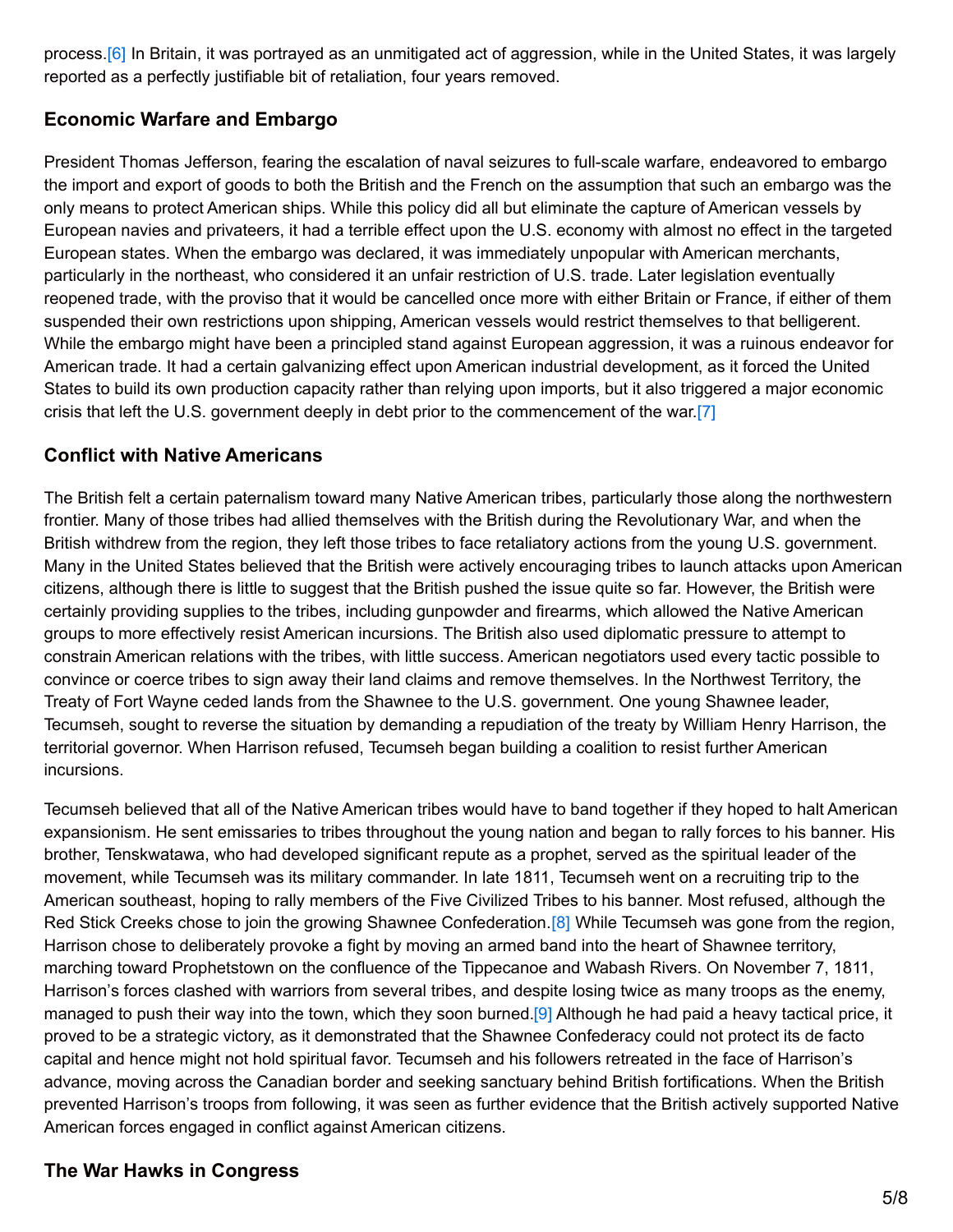In the 1810 elections, the question of war with Britain was a major issue. A number of young representatives and senators were sent to Washington, with many calling themselves the "War Hawks." Their most vocal and prominent leader, Henry Clay of Kentucky, was elected Speaker of the House at the age of 34. He immediately began moving toward expanding the American military establishment and improving preparedness for a potential war. In 1812, the U.S. Army received an authorization to expand from approximately 5,000 to 10,000 troops. A further 25,000 regulars were authorized for a year's service, to be augmented by up to 50,000 volunteers and 100,000 militia. In short, the active force available for a war with Britain grew from 5,000 to 185,000 troops.[\[10\]](#page-6-9) The Navy began construction of significant warships, while Army engineers expanded coastal fortifications and commenced construction at new locations. It quickly became evident that the United States was gearing up for war. In June 1812, President Madison formally requested a declaration of war against Britain, a measure that passed the Senate by a 19-13 vote. In the House, it passed by a 79-49 margin. As such, it is the least-supported declaration of war, at 61 percent of legislators voting in favor, in the history of the United States. Support for the war was highly regional—almost all of the pro votes came from the South and West. It was also the only straight-line party vote for war in American history—note one member of the Federalists voted in favor of the measure[.\[11\]](#page-7-0)

### **Implications of the War of 1812**

In the end, the United States largely went to war due to opportunism, outrage, and flawed assumptions. It saw the

opportunity to peel away the Canadian territories from British control. The country felt the need to extract revenge for mistreatment of American citizens, particularly at sea. And it demanded that the warring European states accede to the idea that American traders had the right to call at any port, at any time, without interference, despite having no ability to enforce such a concept. The war itself managed to bankrupt the United States, both economically and ideologically, and three years of fighting effectively resulted in a return to the international status quo. It is difficult to assign a victor in the war—but it is extremely easy to point to the loser in the conflict. Although neither the United States nor Great Britain obtained any significant possessions out of the fighting, the Native Americans who participated certainly sustained major geographic losses. Not only did the remnants of the Shawnee Confederation essentially get pushed out of the Northwest Territory, the conflict also convinced future President Andrew Jackson of the need to create a

<span id="page-5-1"></span><span id="page-5-0"></span>

permanent barrier between the Native American and white populations of the United States. When he assumed office, he soon moved to transfer the Five Civilized Tribes (which had almost entirely refused to participate in the war) west of the Mississippi River.

The War of 1812, the first declared war of the United States, was one of the stranger conflicts in American history. Its poorly-defined objectives, lack of cohesive political support, and terrible execution have all contributed to help it fade into obscurity in American History. Later, larger conflicts, many with clear-cut victory at the end rather than an effective draw, have long overshadowed the War of 1812—and yet, the decision to go to war created many of the follow-on precedents that framed future decisions to declare a state of war.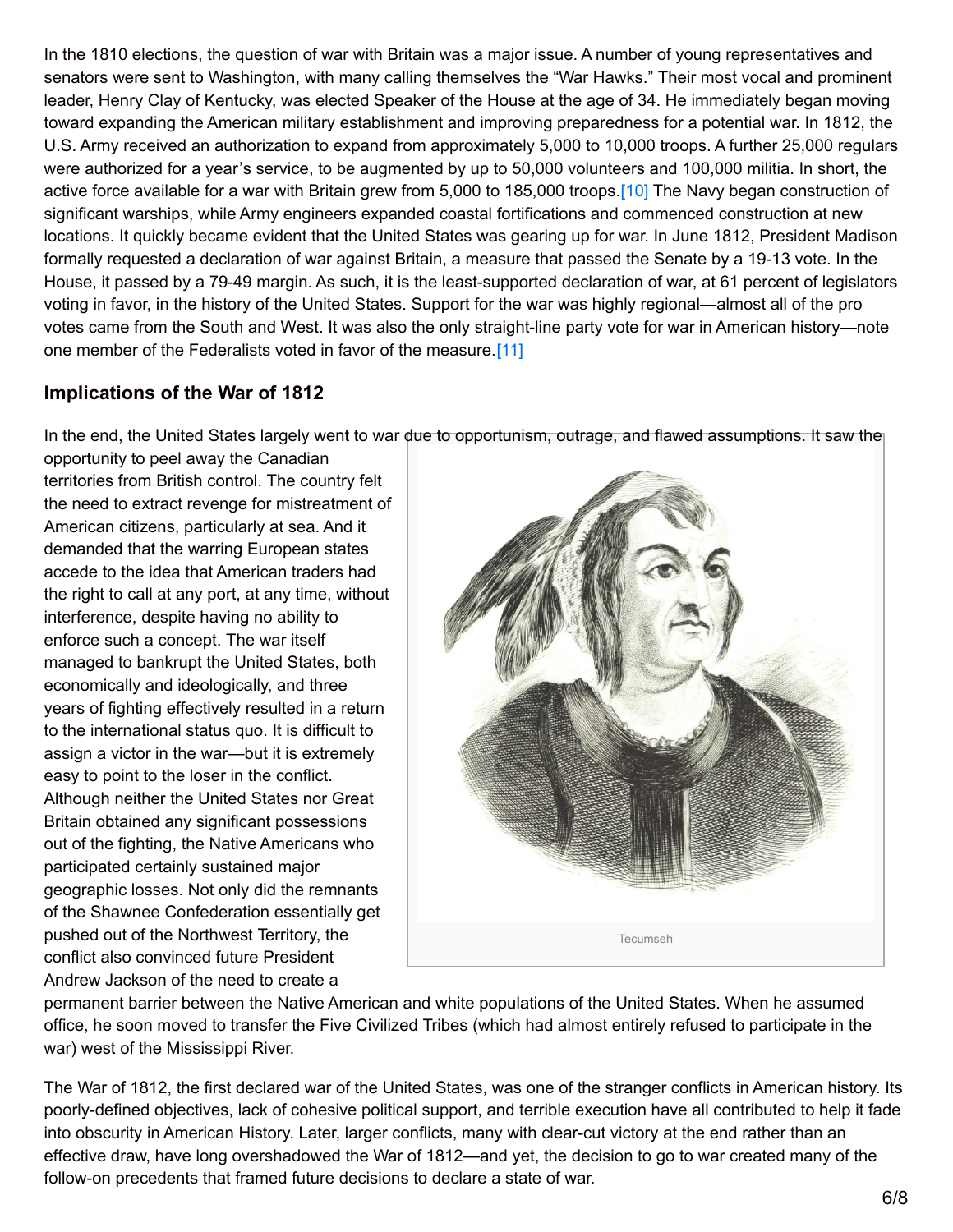#### **Suggested Additional Reading**

Bickham, Troy O. *The Weight of Vengeance: The United States, the British Empire, and the War of 1812.* New York: Oxford University Press, 2012.

Borneman, Walter. *1812: The War That Forged a Nation.* New York: HarperCollins, 2004.

Hickey, John. *The War of 1812: A Forgotten Conflict.* Urbana: University of Illinois Press, 1989; reprint 2012.

Horsman, Reginald. *The War of 1812.* New York: Knopf, 1969.

Perkins, Bradford. *Prologue to War: England and the United States, 1805-1812.* Berkeley: University of California Press, 1961.

Roosevelt, Theodore. *The Naval War of 1812.* New York: G. P. Putnam's Sons, 1882.

Stagg, J.C.A. *Mr. Madison's War: Politics, Diplomacy, and Warfare in the Early American Republic, 1783-1830.* Princeton: Princeton University Press, 1983.

Stagg, J.C.A. *The War of 1812: Conflict for a Continent.* New York: Cambridge University Press, 2012.

Watson, Robert P. *America's First Crisis: The War of 1812.* Albany: SUNY Press, 2014.

<span id="page-6-0"></span>[\[1\]](#page-0-0) Carl Von Clausewitz, *On War*, Book 1, Chapter 7, "Friction in War."

<span id="page-6-1"></span>[\[2\]](#page-1-0) Troy Bickam, *The Weight of Vengeance: The United States, the British Empire, and the War of 1812* (New York: Oxford University Press, 2012), 41-46.

<span id="page-6-2"></span>[\[3\]](#page-2-0) George Herring. *From Colony to Superpower: U.S. Foreign Relations Since 1776* (New York: Oxford University Press, 2008), 99-102.

<span id="page-6-3"></span>[\[4\]](#page-2-1) Donald R. Hickey, *The War of 1812: A Forgotten Conflict* (Urbana: University of Illinois Press, 1989, reprint 2012), 9-13.

<span id="page-6-4"></span>[\[5\]](#page-3-0) Of the four, three were eventually returned to the United States. The Admiralty determined that they were U.S. citizens wrongly impressed into British service, and had only deserted to escape their illegally forced service. The fourth truly was a deserter, and was summarily hanged. In 1811, the Admiralty finally agreed to pay reparations to the United States for killing its personnel and damaging its warship, by which time the case had long since influenced American decision making regarding the question of declaring war. See Walter R. Borneman, *1812: The War That Forged a Nation* (New York: HarperCollins, 2004), 23; Robert P. Watson, *America's First Crisis: The War of 1812* (Albany: SUNY Press, 2014), 12-24.

<span id="page-6-5"></span>[\[6\]](#page-4-0) Borneman, 25; Hickey, 22.

<span id="page-6-6"></span>[\[7\]](#page-4-1) For an excellent analysis of the embargo and its effects, see Albert Z. Carr, *The Coming of War: An Account of the Remarkable Events Leading to the War of 1812* (New York: Doubleday, 1960), 249-263.

<span id="page-6-7"></span>[\[8\]](#page-4-2) J.C.A. Stagg, *Mr. Madison's War: Politics, Diplomacy, and Warfare in the Early American Republic, 1783-1830* (Princeton: Princeton University Press, 1983), 179-202; Watson, 37-53.

<span id="page-6-8"></span>[\[9\]](#page-4-3) Hickey, 22-25.

<span id="page-6-9"></span>[\[10\]](#page-5-0) Hickey, 28-32.